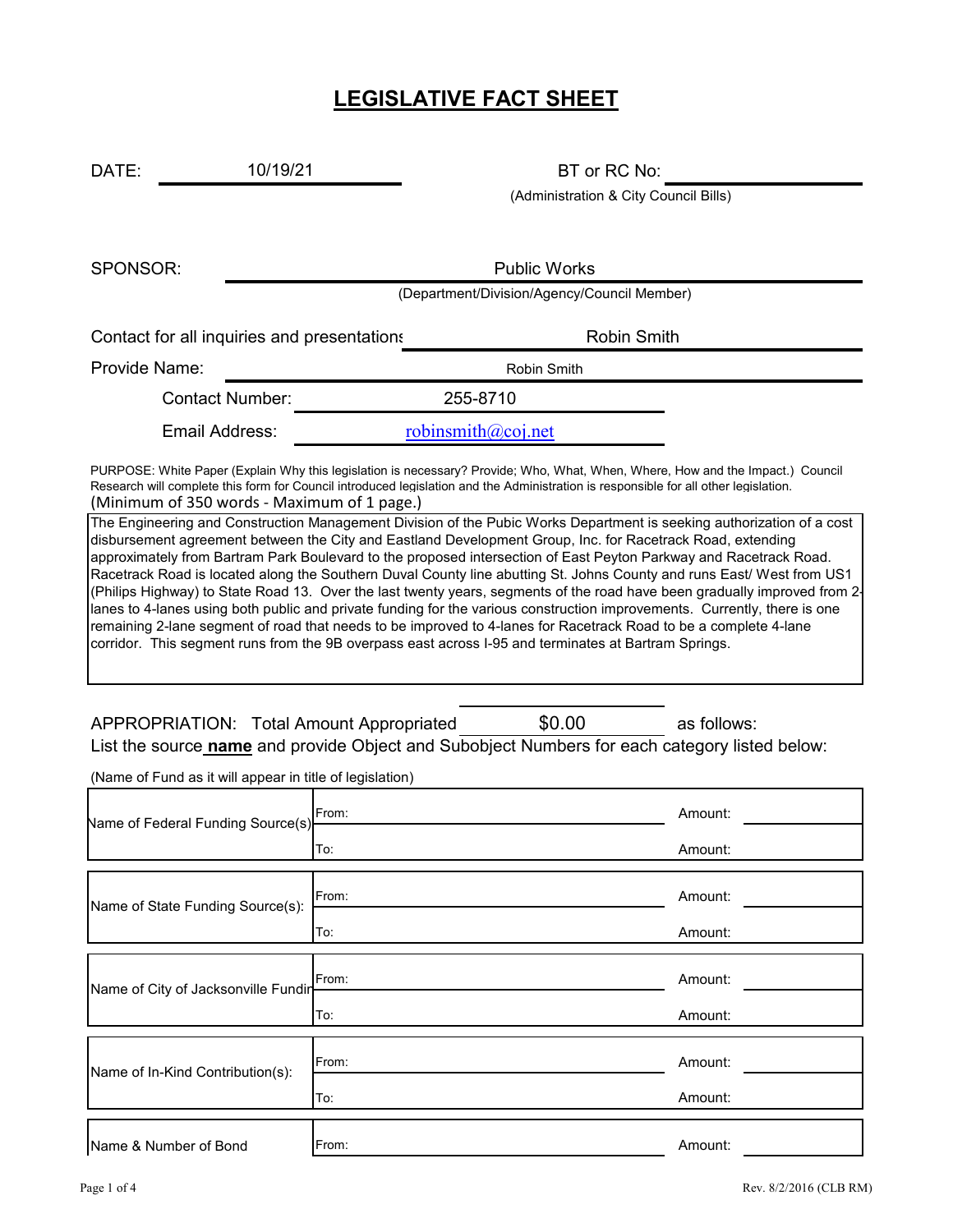| $\mathbf{r}$<br>A( |           |  |
|--------------------|-----------|--|
|                    | $\cdot$ . |  |

### PLAIN LANGUAGE OF APPROPRIATION / FINANCIAL IMPACT / OTHER:

Explain: Where are the funds coming from, going to, how will the funds be used? Does the funding require a match? Is the funding for a specific time frame? Will there be an ongoing maintenance? … and staffing obligation? Per Chapters 122 & 106 regarding funding of anticipated post-construction operation costs.

(Minimum of 350 words - Maximum of 1 page.)

Funding has been previously appropriated to project 010392.

ACTION ITEMS: Purpose / Check List. If "Yes" please provide detail by attaching justification, and code provisions for each.

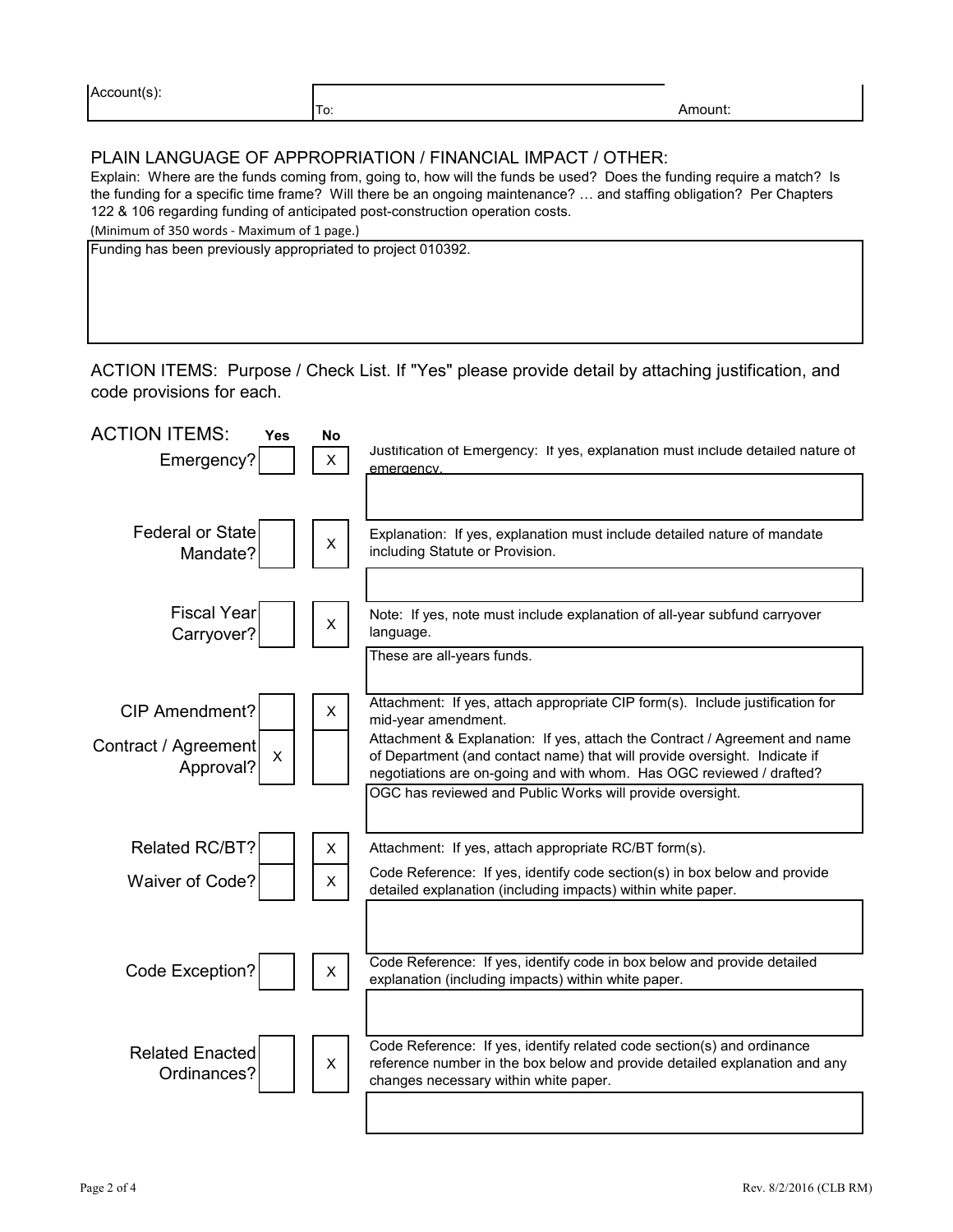ACTION ITEMS CONTINUED: Purpose / Check List. If "Yes" please provide detail by attaching justification, and code provisions for each.